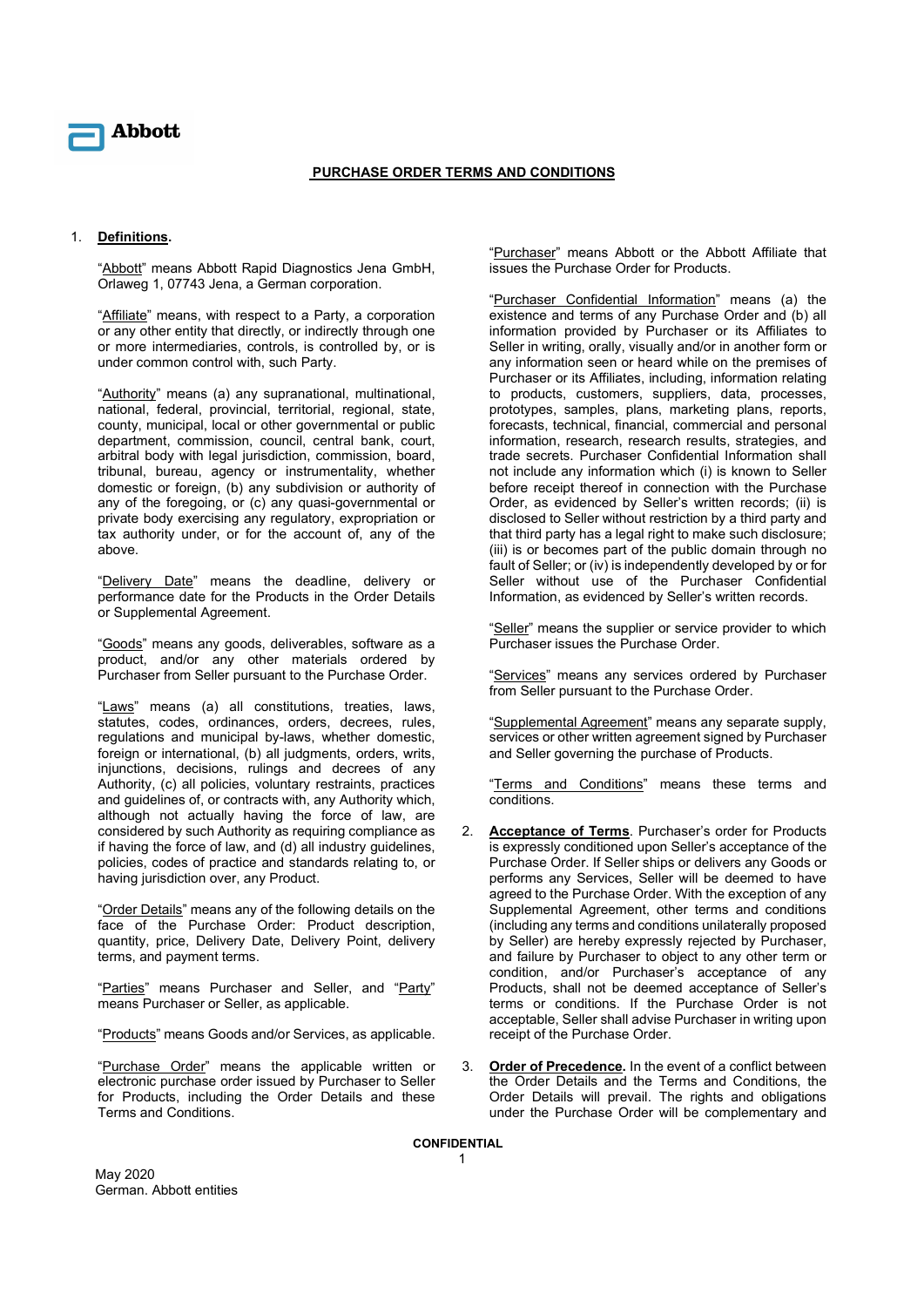

additive to the rights and obligations under the Supplemental Agreement, provided that, in the event of a conflict between the Purchase Order and a Supplemental Agreement, the Supplemental Agreement will prevail.

- 4. **Cancellation.** Purchaser may at any time terminate, cancel or suspend all or any part of the Purchase Order without cause or for cause immediately upon written notice to Seller and without incurring any liability to Seller. Any such termination or cancellation shall not affect any rights or obligations that have previously accrued.
- 5. Price. The price for any Product must be equal to or less than the price indicated in the Order Details unless otherwise agreed to by Purchaser in writing. Prices shall cover all activities required to deliver the Goods or perform the Services.
- 6. Payment Terms. Purchaser will make undisputed payments for Products that meet all applicable requirements set forth in the Purchase Order or any Supplemental Agreement within sixty (60) days after the later of: (a) receipt of the Goods or completion of performance of the Services identified in the Purchase Order or Supplemental Agreement; (b) receipt of a complete invoice; and (c) if Goods, receipt of appropriate shipping documents. Purchaser may withhold payment of any amounts that it disputes in good faith. Payment of an invoice shall not constitute acceptance of any Products, and the invoice will be adjusted for any errors, shortages and defects. Any billing dispute will not be cause for Seller's non-delivery of Goods or nonperformance of Services.
- 7. Reimbursement of Expenses. Any reimbursement of Seller's expenses must be agreed upon in advance in writing by Purchaser; any pre-approved travel expenses will be subject to Purchaser's service provider travel guidelines.
- Setoff. Purchaser may deduct any amount owed by Seller to Purchaser or its Affiliates from any amount payable by Purchaser or its Affiliates.
- 9. **Tax.** Each Party will be responsible, as required under applicable Law, for identifying and paying all taxes that are imposed on that Party with respect to the transactions and payments under the Purchase Order. Seller may charge, and Purchaser will pay, applicable sales, use, value added and services taxes ("Indirect Taxes") that Seller is legally obligated to collect from Purchaser; provided, however, that Seller will not collect, and Purchaser will not pay to Seller, any Indirect Taxes for which Purchaser furnishes Seller with an exemption certificate or a direct payment certificate for which Purchaser may claim an available exemption from such Indirect Taxes. Notwithstanding any other language herein, where any payment payable by Purchaser to Seller pursuant to the Purchase Order is subject to any withholding or similar tax, Purchaser shall be entitled to pay the applicable withholding or similar tax to the

appropriate Authority and deduct the amount paid from the amount due to Seller.

## 10. Representations and Warranties.

(a) Seller covenants, represents and warrants that:

(i) it will comply with (A) all applicable Laws, including those related to customs, anti-boycott, trade embargo, import/export control, immigration, privacy, labeling, environmental, hazardous materials, restricted substances, health, safety and labor, including child welfare, wage and hour, and (B) applicable policies while on Purchaser's or its Affiliates' premises;

(ii) it will obtain all permits and approvals as necessary in connection with its sale of Goods or performance of Services;

(iii) the Goods (A) will be safe, free from defects in manufacturing, design, workmanship, and materials; (B) will not be adulterated or misbranded under applicable Laws; (C) will conform with applicable requirements, specifications and quality standards identified in the Purchase Order and/or Supplemental Agreement; (D) will be free and clear of all liens, claims and encumbrances and other claims against title; (E) will be of merchantable quality, new and unused (unless otherwise specified in the Purchase Order and/or Supplemental Agreement), and fit and suitable for the purposes intended by Purchaser; (F) and any Work Product (as defined below in Section 24) will not infringe or misappropriate any third party's German or foreign patent, trademark, trade name, service mark, copyright, trade secret or other intellectual property rights; (G) will not contain, at the time of delivery to Purchaser or its Affiliates, any computer virus or other similar harmful, malicious or hidden program; and (H) will comply with all other requirements under applicable Laws;

(iv) it will perform all Services in a competent, professional and workmanlike manner, and it has the required qualifications and expertise to perform; and

(v) it will comply with the supplier guidelines set forth at http://www.abbott.com/partners/suppliers.html.

(b) Anti-corruption. Seller covenants, represents and warrants that: (i) it is now in compliance with and shall continue to comply with, all applicable Laws related to anti-corruption; (ii) neither it nor any persons employed or acting on its behalf (including employees, directors, agents, consultants, or subcontractors) will (A) (1) give, offer or promise to give, or (2) accept, receive, or agree to accept or receive, directly or indirectly, anything else of value in any form to any person to secure a business advantage, to obtain or retain a business advantage, or to direct business to, or away from, any person or entity; or (B) provide any facilitation, expediting or grease payment to any official or employee of an Authority to expedite or secure the performance of routine Authority actions; and (iii) neither it nor any owner, partner, officer,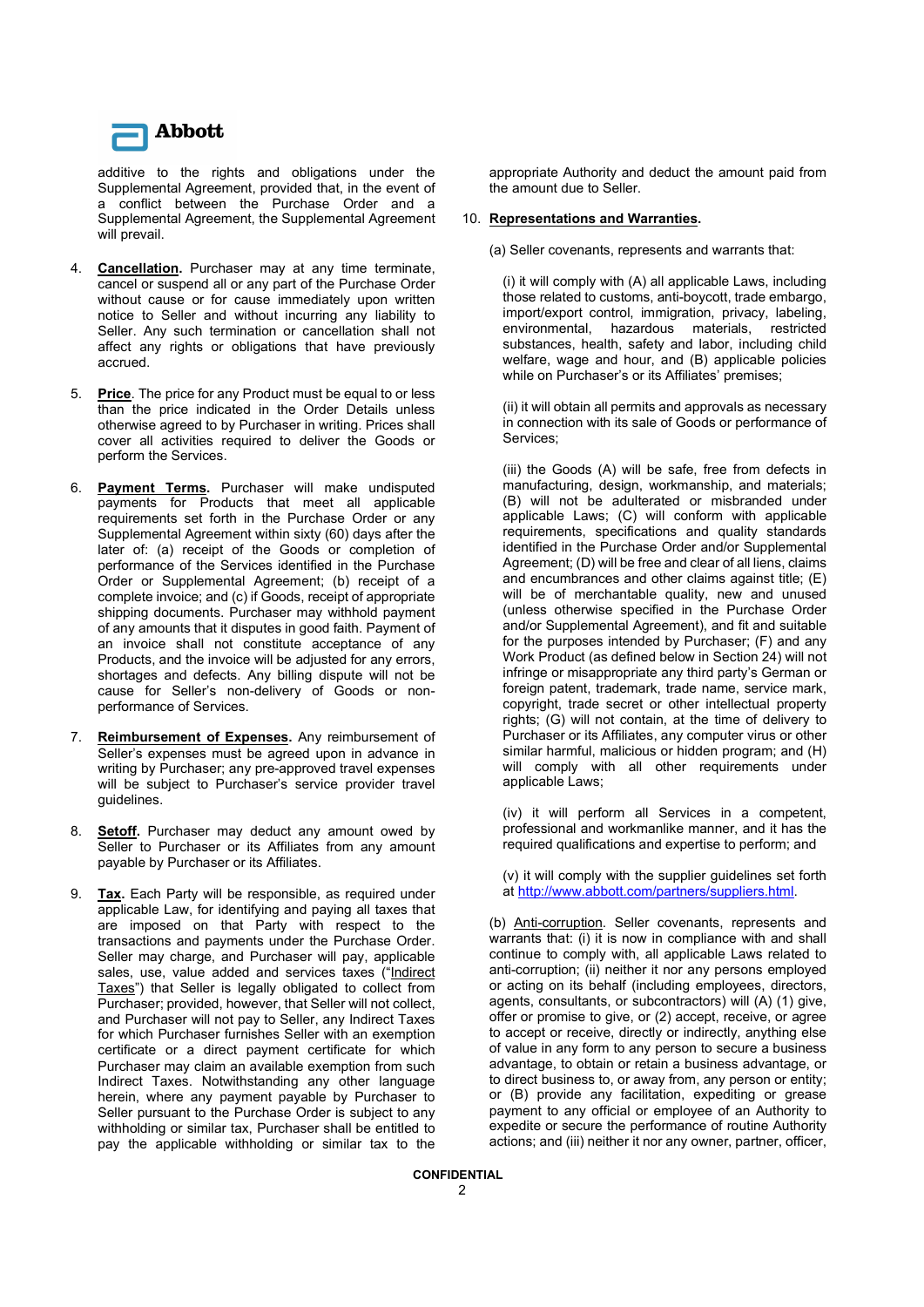

director or employee of Seller or of its Affiliates (collectively, "Representatives") is an official or employee of any Authority. Seller will notify Purchaser in writing prior to any Representative becoming an official or employee of an Authority, and such individual will not perform Services without Purchaser's prior written consent.

(c) Debarment. Seller covenants, represents and warrants that neither it, nor any of its Affiliates or their respective agents, subcontractors, or employees performing Services are or have within the past five (5) years been (i) Debarred, Disqualified, or Excluded, (ii) proposed to be so restricted by any Authority, or (iii) convicted of an offense or had a civil judgment rendered from which they may be so restricted. "Debarred, Disqualified, or Excluded" means prohibited, suspended, or otherwise limited or deemed ineligible under any applicable Law from (A) providing services to the holder of a United States Food and Drug Administration approved or pending drug application, (B) participating in clinical research, (C) participating in or furnishing goods or services for any government program, or (D) participating in any government procurement or non-procurement program. Seller will notify Purchaser immediately of any breach of this warranty or if Seller learns of any investigation or proceeding that could result in any such restrictions. Upon receipt of notice, Purchaser may elect to immediately terminate the Purchase Order.

- 11. Breach of Warranty. In the event a Product fails to meet the warranties above or otherwise fails to conform to the Terms and Conditions or any Supplemental Agreement, Purchaser may at its option: (a) request a full refund of any amount paid and cancel any outstanding Purchase Orders for the non-conforming Products, and, if Goods, return them to Seller, at Seller's sole cost and expense; or (b) request that Seller repair or replace nonconforming Goods or re-perform non-conforming Services as quickly as reasonably possible, as Purchaser directs, at Seller's sole cost and expense.
- 12. Delivery Terms. Goods shall be shipped Delivered at Place (DAP Incoterms 2020) at the delivery point specified in the Order Details or otherwise specified in writing by Purchaser ("Delivery Point").
- 13. Title. Title to and ownership of the Goods shall transfer to Purchaser at the Delivery Point.
- 14. Shipping and reporting of defects. Seller shall ensure that each shipment of Goods delivered contains, as applicable, a reference to the Purchase Order number, a packaging list containing the quantity and Purchaser's material number as indicated in the Order Details, a valid Certificate of Origin, a valid Certificate of Analysis or Certificate of Conformance with the related specifications and Seller's product code/list number, and the HTS code (Harmonized Tariff Schedule)as well as product information regarding export control; Purchaser reserves the right to refuse delivery of any Goods without these documents. Shipments must equal the quantity

ordered, unless otherwise agreed by Purchaser in writing. The Purchaser shall report any obvious defects to the Seller within fourteen (14) days following receipt of the Goods at the Delivery Point. Any defects that are only identifiable at a later point in time are to be reported by the Purchaser within fourteen (14) days following their identification. The date of sending such notification to the Seller shall be decisive for keeping the term. In this respect, the Seller will waive any objection to late notification of defects.

- 15. Cargo Safety & Security Requirements. Seller will package, load and ship the Goods in accordance with any requirements provided by Purchaser. In the absence of such requirements, Seller will package, load and ship the Goods in a manner sufficient to prevent damage to, or loss of, the Goods during shipment and in accordance with applicable Laws regarding dangerous goods transportation. To ensure the security of Goods, Seller must be a member of the U.S. Customs-Trade Partnership Against Terrorism (C-TPAT), the European Authorised Economic Operator (AEO) security program, or an equivalent supply chain security program, as applicable, or, upon request, must commit that a) Goods supplied to Purchaser are produced, stored, processed and loaded at secure manufacturing sites and warehouses and during production, storing, processing, loading and transport Goods are protected against unauthorized access of third parties; b) for production, storing, processing, loading and transport Goods only reliable personnel is used and c) third parties acting on behalf of Seller equally adhere to the requirements imposed by this section. Furthermore, Seller must only use transportation service providers that are certified under a supply chain security program.
- 16. **Composition Data.** For any Product, including, but not limited to, any substance, preparation or article (including any electric or electronic equipment or subassembly or component part thereof), supplied by Seller, Seller must, at its sole cost and expense, provide promptly upon request applicable safety data sheets, composition data, chemical reports, data composition or similar technical or other supporting documentation indicating the chemical composition of the Product.
- 17. Time of the Essence. Time is of the essence for the supply of all Goods and the performance of all Services. Seller will furnish sufficient resources, including labor, material, and equipment, to meet the Delivery Date, at no additional charge to Purchaser.
- 18. Failure to Deliver. If Seller does not deliver the Goods or perform the Services by the applicable Delivery Date, Seller will be liable to Purchaser for any losses, including cover damages, and, if Purchaser elects not to cancel, upon Purchaser's request, Seller will expedite delivery or performance at Seller's sole cost and expense.
- 19. Indemnification. Seller shall, at its own cost and expense, defend, indemnify and hold harmless Purchaser and its Affiliates and their respective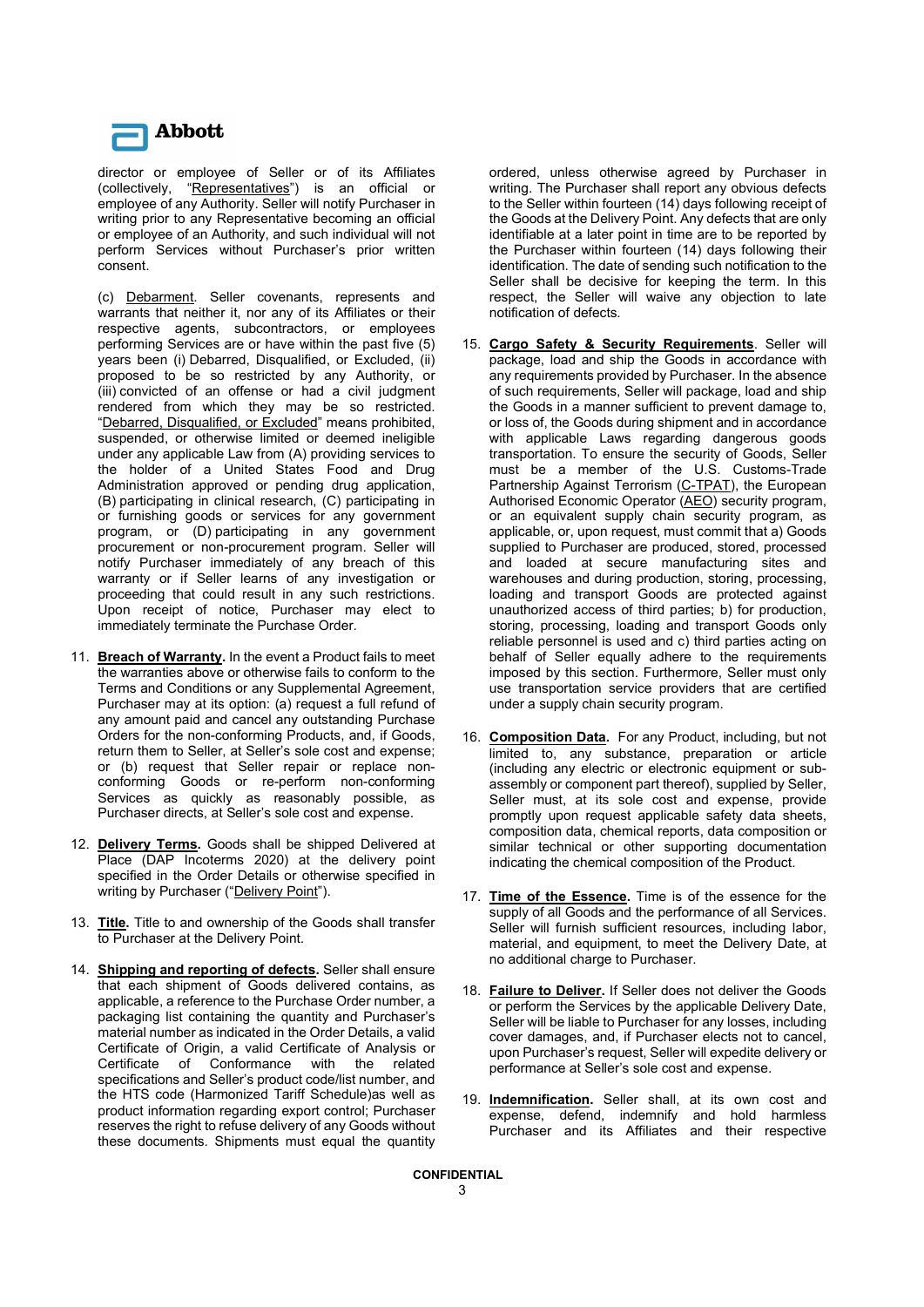

employees, directors, officers, agents and contractors, from and against any and all losses, liabilities, damages, costs and expenses (including attorneys' fees and expenses), suits, proceedings or claims arising out of or in any way related to: (a) Seller's negligence, recklessness, willful misconduct, or intentional or wrongful conduct, including in the design, development, manufacture or shipment of any Product; (b) Seller's breach of the Purchase Order or any Supplemental Agreement; (c) any actual or alleged infringement or misappropriation of any German or foreign patent, trademark, trade name, service mark, copyright, trade secret or other intellectual property rights with respect to a Product; or (d) death of, or injury to, any person, damage to any property, or any other damage or loss, suffered by any person or party, resulting or claimed to result, in whole or in part, from (i) any actual or alleged defect in a Product, whether latent or patent, including actual or alleged improper construction or design, (ii) any failure to conform to the Product specifications, or with any warranty, or (iii) any claim of strict liability (or similar legal theory) or tort related to any Product.

- 20. Insurance. Seller will purchase and maintain, at its own cost and expense, commercial insurance of the types and minimum amounts as follows with licensed insurers: (a)  $€$  1,800,000 per occurrence of commercial general liability insurance, including products liability and contractual liability; (b) workers compensation insurance as required by applicable Law and € 900,000 per occurrence for employers liability coverage; (c)  $\epsilon$ 1,800,000 per occurrence of automobile liability coverage for all owned, non-owned, and hired vehicles; and (d) in the event consulting Services are provided,  $\epsilon$ 1,800,000 per claim for professional liability insurance. With respect to requirements in clauses (a) and (c). Seller shall include Purchaser and its Affiliates as additional insureds. Seller will provide to Purchaser prior to providing Goods or performing Services, and annually thereafter or upon request, if sooner, certificates of insurance evidencing the required insurance and terms. Seller will provide thirty (30) days' advance notice in the event of any cancellation, non-renewal, or material modifications of this required insurance. Purchaser's acceptance of certificates of insurance providing for other or different coverage than required in this section shall in no event be deemed a waiver of any provisions of the Terms and Conditions. The minimum insurance requirements set forth in this section do not in any way limit any indemnity obligation or other liability of Seller.
- 21. Limitation of Liability. PURCHASER AND ITS AFFILIATES WILL NOT BE LIABLE TO SELLER OR ANY THIRD PARTY FOR ANY INDIRECT, SPECIAL, INCIDENTAL OR CONSEQUENTIAL DAMAGES (INCLUDING LOST TIME, LOST PROFITS OR LOST SALES) ARISING FROM ANY TRANSACTIONS UNDER THE PURCHASE ORDER OR ANY SUPPLEMENTAL AGREEMENT UNLESS THERE THE DAMAGES ARE CAUSED TO BODY; LIFE OR HEALTH AND/OR THE DAMAGES ARE CAUSED BY WILLFUL MISCONDUCT OR GROSS NEGLIGENCE OF THE PURCHASER AND ITS AFFILIATES AND/OR BY A

BREACH OF FUNDAMENTAL CONTRACTUAL OBLIGATIONS (Kardinalpflicht) OF THE PURCHASER AND ITS AFFILIATES .

- 22. Confidential Information. Seller shall not use any Purchaser Confidential Information except to the extent necessary to carry out its obligations hereunder. Seller shall keep Purchaser Confidential Information confidential and not disclose Purchaser Confidential Information to any third party unless compelled to do so by judicial or administrative process or, in the opinion of counsel, by the requirements of applicable Law or with Purchaser's prior written consent. Seller will treat all Purchaser Confidential Information with the same degree of care as Seller accords its own confidential information, but in no event with less than reasonable care.
- 23. Data Protection. For the limited period of performance of the respective agreement personal data (name and contact details) of the Supplier, its employees or other individuals provided by the Supplier as required for conclusion and performance of this agreement are collected, processed and used by Abbott in compliance with the German Data Protection Act (Bundesdatenschutzgesetz) and the EU General Data Protection Regulation (GDPR). All data subjects in the meaning of the German Data Protection Act (Bundesdatenschutzgesetz) and the EU General Data Protection Regulation (GDPR) have the right to obtain information about and access to the personal data stored by Abbott about them and with respect to this personal data may (i) request rectification and erasure; (ii) restrict the processing or to object the processing; (iii) exercise a right to data portability; or (iv) in case of an unlawful processing lodge a complaint with a supervisory authority. If data subjects assert rights to erasure, restriction of processing or objection the performance of the agreement may be impeded. In such a case Abbott may have a right to terminate the agreement for cause. All employees of Abbott which have professional access to personal data may not use these data without permission; this also applies after they have left Abbott. Employees of Abbott which have professional access to personal data are committed to confidentiality in accordance with GDPR. The Supplier understands and acknowledges that the personal data required for the performance of the agreement may be transferred outside of the European Economic Area (EEA) which may include transfer to countries such as USA which may not be deemed to offer the same level of protection that the EEA does. Abbott will apply all reasonable security measures to data and will comply with international transfer requirements laid down by applicable law. Data subjects may obtain a copy of the safeguards underpinning the international transfer requirements. In order to exercise your rights as a data subject or if you have questions concerning data protection please contact Abbott Rapid Diagnostics Jena GmbH, c/o Datenschutzbeauftragter, Orlaweg 1, 07743 Jena or sent an email to ardx.datenschutz@abbott.com. To the extent the services provided by the Supplier involve processing of personal data under the control of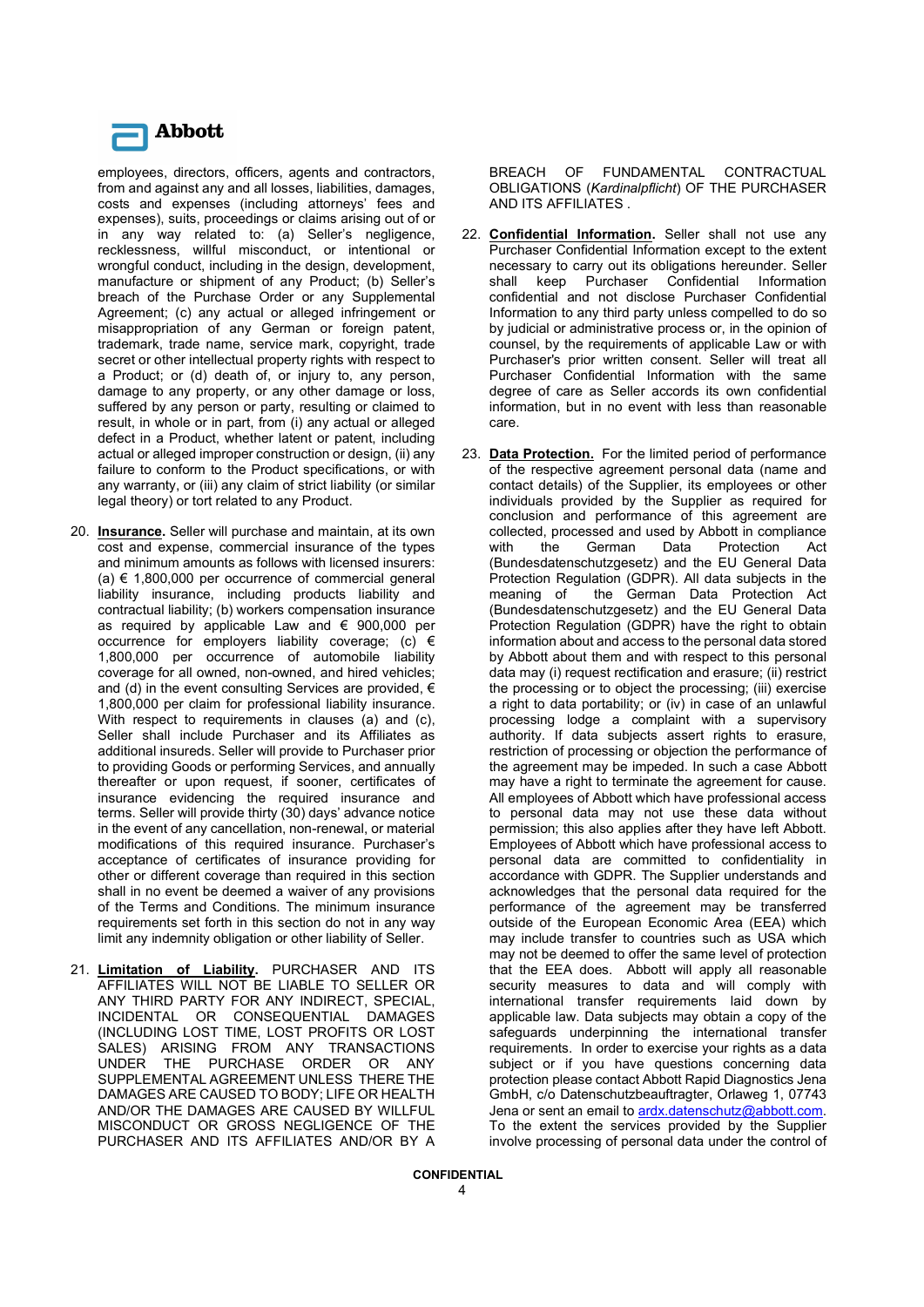

Abbott the parties prior to such a processing may start must execute a separate written data processing agreement. The Supplier will advise Abbott on the requirement of such a data processing agreement and in no event will start processing personal data under the control of Abbott prior to a corresponding data processing agreement was executed.

- 24. Publicity. Seller will not disclose the existence or terms of the Purchase Order or a Supplemental Agreement or use Abbott's or its Affiliates' names, logos or other indicia in any publicity or advertising, announcement, brochure, customer list or website, without prior written consent from Abbott Public Affairs or its designee.
- 25. Rights to results of Services. All reports, data, communications, material, information, deliverables, inventions, discoveries, or improvements reduced to practice, made or developed by Seller in connection with the Purchase Order ("Work Product") shall be promptly disclosed to the Purchaser. The Seller hereby grants to Purchaser a worldwide, unlimited and freely transferable right to unrestricted use and exploitation of the Work Product.
- 26. Pre-existing Intellectual Property. Notwithstanding the above, neither Purchaser nor Seller shall acquire ownership of any materials, information, know-how, tools, models, methodologies, techniques and/or other intellectual property owned by the other Party, the other Party's respective Affiliates or licensors independent of the Purchase Order (collectively, "Pre-existing Intellectual Property").
- 27. License. Seller hereby grants to Purchaser and its Affiliates a non-exclusive, irrevocable, royalty-free worldwide license to use, modify, and enhance the Preexisting Intellectual Property (including the right to sublicense) to the extent that such license is required to enable Purchaser and its Affiliates to make use of or otherwise exploit the Products, including Work Product.
- 28. Audit. To verify Seller's compliance with the Purchase Order, Purchaser and its representatives will have the right, at reasonable times and places and upon reasonable notice, to (a) inspect all facilities, resources and procedures employed by Seller in manufacturing or providing the Products; and (b) examine all books and records relating to the Products.
- 29. Remedies Not Exclusive. The rights and remedies of Purchaser provided under these Terms and Conditions are cumulative and not exclusive and are in addition to any other rights and remedies provided at Law or in equity or in any Supplemental Agreement.
- 30. Independent Contractor. The relationship of the Parties is that of independent contractors. The Parties will not be deemed partners or joint ventures, nor will one Party be deemed an agent or employee of the other Party. Neither Party has any express or implied right to assume or create any obligation on behalf of, or in the name of, the other Party or to bind the other Party to any contract,

agreement or undertaking with any third party, and no conduct of a Party shall be deemed to imply such right.

- 31. Fraud and Abuse. The Parties intend and acknowledge that (a) neither the Purchase Order nor any payment made under it, is in exchange for any explicit or implicit agreement or understanding that Seller refer, prescribe, recommend, use or purchase any products of Purchaser or its Affiliates, and (b) the total payment for the Products represents the fair market value and has not been determined in any manner that takes into account the volume or value of any referrals or business between Seller and Purchaser or its Affiliates.
- 32. **Assignment**. Seller shall not assign the Purchase Order without Purchaser's prior written consent, which Purchaser may withhold in its sole discretion, and any attempted assignment without Purchaser's consent will be void. Any permitted assignee shall assume in writing all obligations of Seller under the Purchase Order and any Supplemental Agreement; provided, however, that Seller shall remain primarily liable for such obligations. Purchaser may assign the Purchase Order without the consent of Seller. The Purchase Order will be binding upon and inure to the benefit of the permitted assigns of each Party.
- 33. Subcontracting. Seller will not subcontract or delegate any duty under the Purchase Order without Purchaser's prior written consent, which Purchaser may withhold in its sole discretion. Seller will remain responsible and liable for the acts and omissions of any subcontractor as if such activities had been performed by Seller.
- 34. Third Party Beneficiary. Purchaser Affiliates are intended third party beneficiaries of these Terms and Conditions. Nothing in these Terms and Conditions is intended to, or shall, confer any right, benefit or remedy of any nature whatsoever upon any third party other than Purchaser Affiliates.
- 35. **Entire Agreement**. The Purchase Order and, if applicable, any Supplemental Agreement, contains the entire agreement between the Parties with respect to its subject matter, and supersedes all previous agreements, negotiations, discussions, writings, understandings, commitments and conversations with respect to such subject matter.
- 36. **Amendment**. Any modification to the Purchase Order must be in writing and signed by an authorized representative of each Party.
- 37. **Governing Law**. The Purchase Order shall be governed by the laws of the Federal Republic of Germany, without regard to its conflict of laws principles. The United Nations Convention on Contracts for the International Sale of Goods shall not apply.
- 38. Venue. Subject to the Dispute Resolution section below, for any legal action relating to the Purchase Order, the Parties consent to the exclusive jurisdiction and venue of the courts of Jena, Germany.